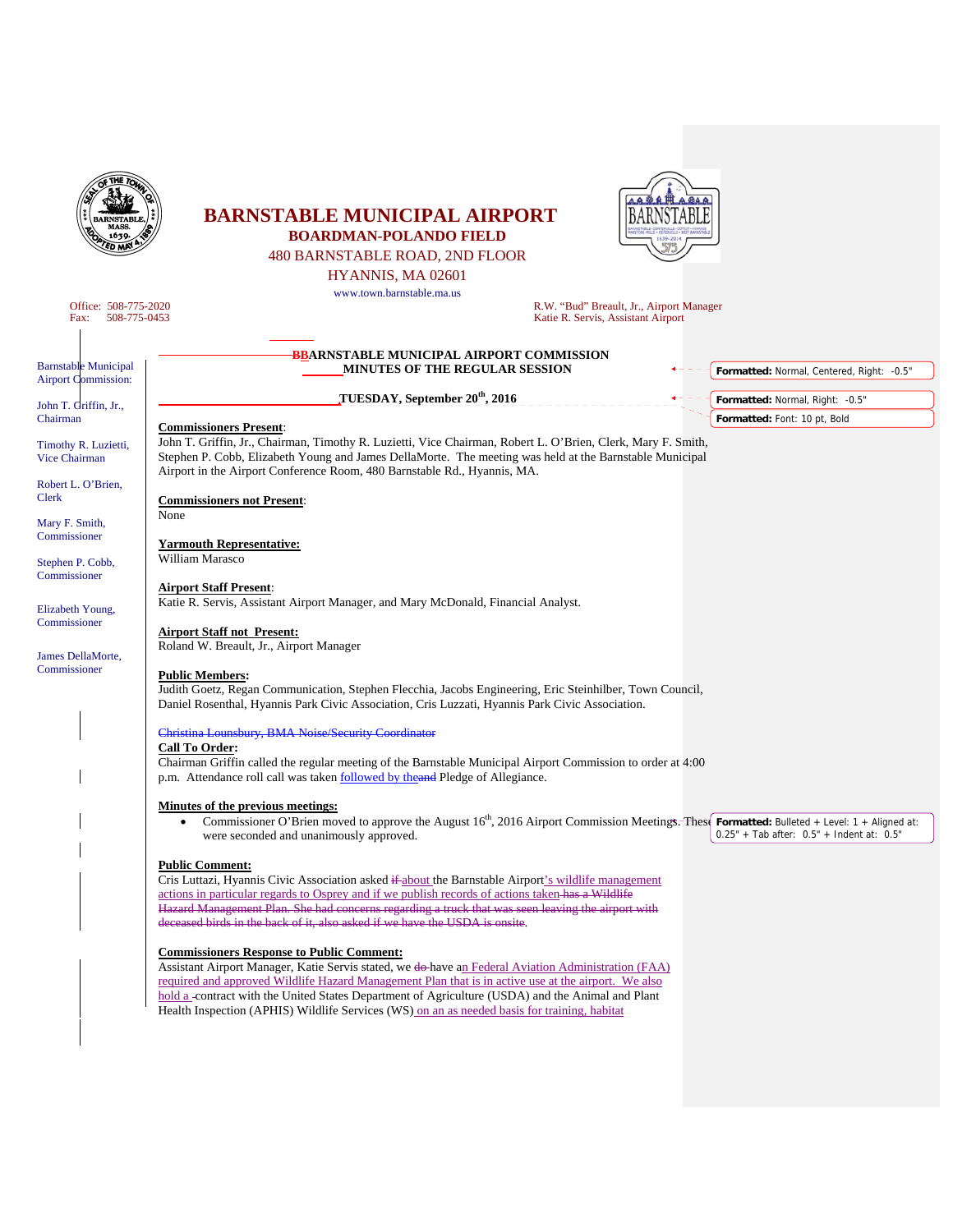management, and so on. and they are not onsite. If wildlife on the airport such as large flocking birds (geese and osprey) pose a threat to aircraft, our plan calls for harassment (sirens, noise makers, etc) but if that does not deter them, we may need to remove the threat and/or call in USDA under our contract for assistance. We maintain USDA/APHIS records and if she would like to make arrangements to review themto meet with the airport at another time, we can make arrangements to do so.. We base our wildlife disbursement on their pether or not the wildlife posses a threat of an obstruct

## **Finance Subcommittee (Commissioners Dunning, O'Brien, Luzietti)**

- The Finance subcommittee met on September  $7<sup>th</sup>$ , 2016. The following was discussed:
- Review of Financial spreadsheets.
- Enplanements and Deplanements were up this month.
- Jet Blues modified their schedule.
- Solar revenue is slightly down.
- Discussed the Potential Lease of the Airport Over Flow Parking Lot for Barnstable School District Bus Parking.
- Review and the approval of the Jacob's Engineering Amendment # 2 for the Runway 15-33 & Airfield Improvements Project.
- Review and approval of the Lawrence Lynch Construction Contract for the Runway 15-33 & Airfield Improvements Project.
- FAA Grant to Rehabilitate Runway 15-33 and additional tasks under project AIP 3-25-0025-63.
- Review 5 year extension option for the lease with Republic Parking Systems & Management of the Public Lot.
- Review 5 year option for the Republic Parking System for the lease and management of the public parking lot.
- Air Service Development Marketing meeting was held on August  $23<sup>rd</sup>$ , 2016 with HYA, MVY & ACK regarding co-writing a SCASD (Small Community Air Service Development Program) Grant.
- Constant Contact List for Jet Fuel Marketing we have been registered by Assistant Airport Manager, Katie Servis.
- Fuel Farm updates regarding installation of Tape to accurately read fuel tank inventory. Removal of old tanks will begin September  $19<sup>th</sup>$ , 2016.
- Discussed the reconstruction of the Finance Subcommittee and Infrastructure Subcommittee members. Finance Subcommittee members: Commissioner, Robert L. O'Brien, Commissioner, Timothy R. Luzietti and Commissioner, James DellaMorte. Infrastructure Subcommittee members: Commissioner, Mary F. Smith, Commissioner, Stephen P. Cobb and Commissioner, Elizabeth Young.

## **Infrastructure & Marketing Subcommittee (Commissioners Griffin, Smith, Cobb)**

The Infrastructure & Marketing subcommittee met on September  $7<sup>th</sup>$ , 2016. The following was discussed:

- Discussed the Potential Lease of the Airport Over Flow Parking Lot for Barnstable School District Bus Parking.
- Discussion of Fuel Farm Design & Construction Project and the installation of new fuel tank measuring device. Old tanks will be removed on September 19<sup>th</sup>, 2016.
- Discussion of Development of Airport Properties. Management is concerned with what to do with the Mildred's and the adjacent property.
- Air Service Development Agreement documents will be sent to Anderson & Kreiger for review.
- Air Service Development & Marketing meeting on August  $23<sup>rd</sup>$ , 2016 with HYA, MVY & ACK regarding the SCASD grant. Discussed letter being sent to Jet Blue requesting return service in the spring.
- Discussed Island Shuttle needs their FAA (Federal Aviation Administration) Certificate before Allies Air can operate.
- Rectrix Shuttle must get their FSDO (Flight Standards District Offices) Certificate prior to operating.
- Constant Contact List for Jet Fuel Marketing we have registered by Assistant Airport Manager, Katie Servis
- Discussed proposed Sports Complex and meeting scheduled on September  $7<sup>th</sup>$ , 2016 @ 1:00 pm with Nutter, McClennan & Fish, LLP attorney's and architect to review the information provided to the FAA.

**Formatted:** Bulleted + Level: 1 + Aligned at: 0.25" + Tab after: 0.5" + Indent at: 0.5"

**Formatted:** Indent: Left: 0.25", Hanging: 0.56", Bulleted + Level:  $1 +$  Aligned at:  $1 -$ Tab after: 1.25" + Indent at: 1.25", Tab stops: Not at 1.25"

**Formatted:** Bulleted + Level: 1 + Aligned at: 0.25" + Tab after: 0.5" + Indent at: 0.5"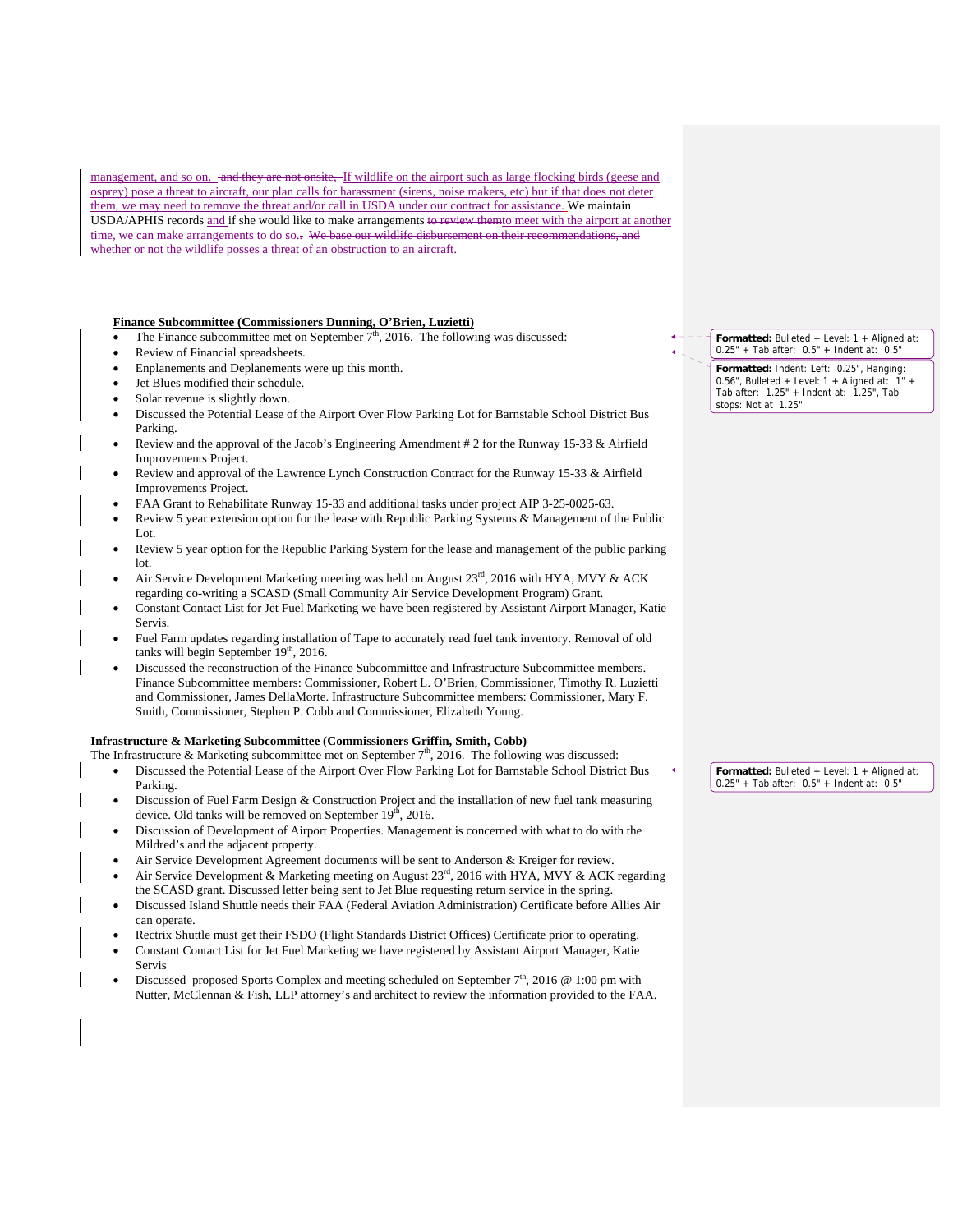- Villages at Barnstable Formal Site Plan review is scheduled for September 8<sup>th</sup>, 2016 and Airport Management is unable to attend.
- Discussed management heard that Mitchell's Property was being considered for a supermarket. Airport needs to be kept apprised of all development surrounding the Airport.
- Wings of Freedom will be arriving September  $12<sup>th</sup>$ , 2016 and departing on the  $14<sup>th</sup>$ .
- Discussed the reconstruction of the Finance Subcommittee and Infrastructure Subcommittee members. Finance Subcommittee members: Commissioner, Robert L. O'Brien, Commissioner, Timothy R. Luzietti and Commissioner, James DellaMorte. Infrastructure Subcommittee members: Commissioner, Mary F. Smith, Commissioner, Stephen P. Cobb and Commissioner, Elizabeth Young.

# **Old Business:**

**None** 

#### **New Business:**<br>**BMA0916-01** -Approval of Jacobs Engineering Amendment #2 to the contract for the Runway 15-33 and **Airfield Improvements Project in the amount of \$393,813.00**

**MOTION** to approve amendment No. 2 to the Jacobs Engineering Contract for the Rehabilitate, light and mark Runway 15-33, Replace Runway 33 VASI with PAPI, Re-align a portion of Taxiway B, Re-align a portion of Taxiway C, and replace emergency back-up generator in the Airfield Lighting Vault Project in the amount of \$393,813.00. **SPONSOR:** Finance Subcommittee **(May be acted upon)** 

- This agenda item was moved and read by Commissioner Luzietti and seconded.
- There was no discussion.
- This agenda item was unanimously approved by verbal vote.

## **BMA0916-02 – Approval of the Lawrence Lynch Co. Construction Contract for the Runway 15-33 and Airfield improvements Project in the amount of \$6,591,271.40**

**MOTION** to approve the Lawrence Lynch Company Contract for the Rehabilitate, light and mark Runway 15-33, Replace Runway 33 VASI with PAPI, Re-align a portion of Taxiway B, Re-align a portion of Taxiway C, and replace emergency back-up generator in the Airfield Lighting Vault Project in the amount of \$6,591,271.40. **SPONSOR:** Finance Subcommittee **(May be acted upon)** 

- This agenda item was moved and read by Commissioner DellaMorte, and seconded.
- Assistant Airport Manager Servis, stated due to the delays in the FAA (Federal Aviation Administration) Funding and the Project will done in Phases. First Phase will start in the fall of 2017.
- Chairman Griffin commented that the definition of VASI is "Visual Approach Slope Indicator" and PAPI's definition is "Precision Approach Path Indicator".
- This agenda item was unanimously approved by verbal vote.

## **BMA0916-03 – Approval of the Amendment to the FAA Grant AIP #3-25-0025-63-2016 in the amount of \$188,100 for the Runway 15-33 and Airfield Improvements Project**

**MOTION** to approve the amendment to the FAA grant for AIP Project #3-25-0025-063-2016 to Rehabilitate, light and mark Runway 15-33, Replace Runway 33 VASI with PAPI, Re-align a portion of Taxiway B, Re-align a portion of Taxiway C, and replace emergency back-up generator in the Airfield Lighting Vault in the amount of \$188,100.00. **SPONSOR:** Finance Subcommittee **(May be acted upon)**

- This agenda item was moved and read by Commissioner Young and seconded.
- There was no discussion.
- This agenda item was unanimously approved by verbal vote.

## **BMA0916-04 – Approval of the FAA Grant offer AIP #3-25-0025-65-2016 in the amount of \$124,200 for the Terminal Apron Slurry Seal and Paint Project**

**MOTION** to approve the FAA grant offer for AIP #3-25-0025-65-2016 to slurry seal and paint markings on the terminal apron in the amount of \$124.200.00. **SPONSOR:** Finance Subcommittee **(May be acted upon)**

- This agenda item was moved and read by Commissioner O'Brien and seconded.
- There was no discussion.
- This agenda item was unanimously approved by verbal vote.

**Air Service Development:** 

**Formatted:** Bulleted + Level: 1 + Aligned at:  $0.25" + Tab after: 0.5" + Indent at: 0.5"$ 

**Formatted:** Bulleted + Level: 1 + Aligned at: 0.25" + Tab after: 0.5" + Indent at: 0.5"

**Formatted:** Bulleted + Level: 1 + Aligned at: 0.25" + Tab after: 0.5" + Indent at: 0.5"

**Formatted:** Bulleted + Level: 1 + Aligned at: 0.25" + Tab after: 0.5" + Indent at: 0.5"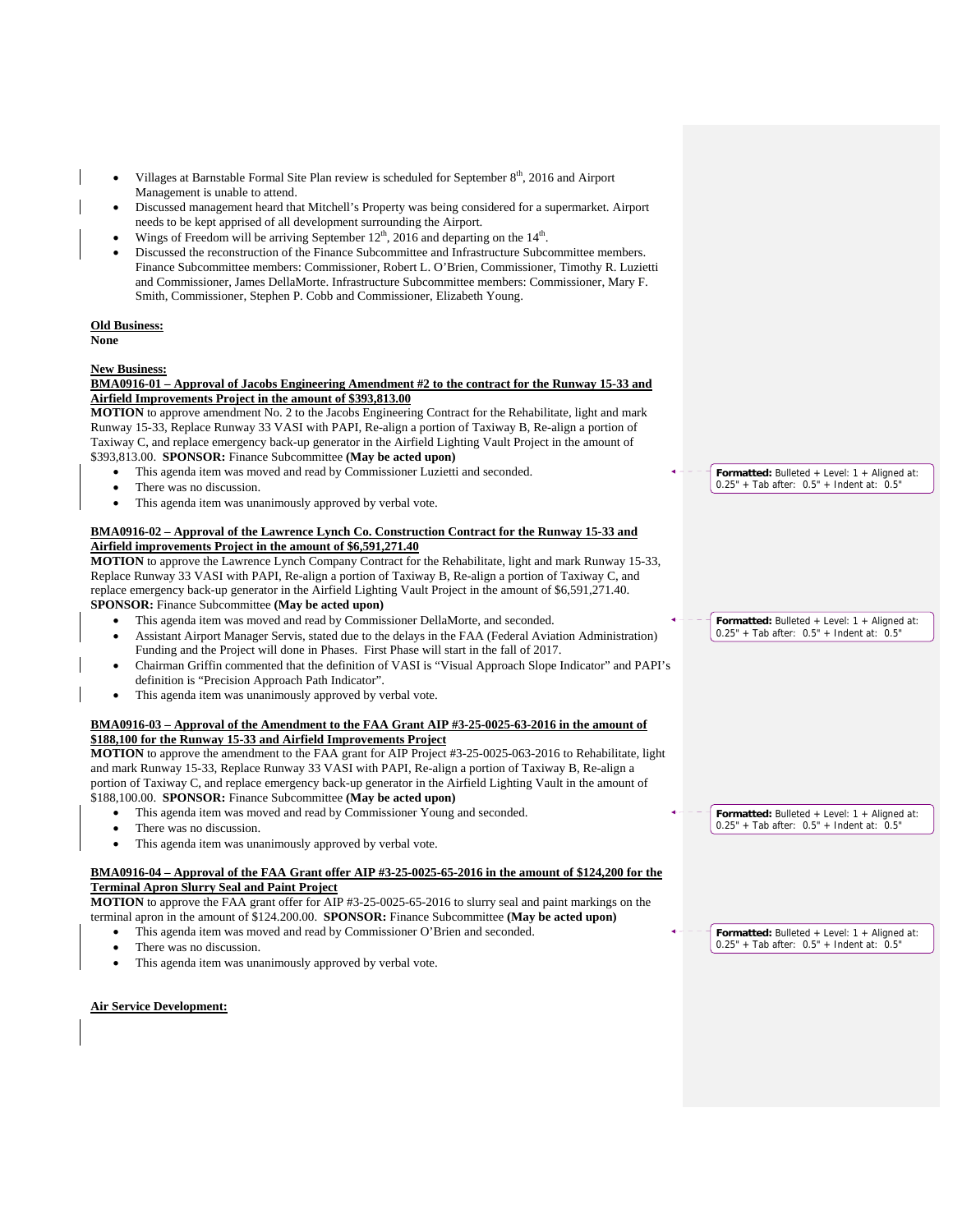- Manager Breault and Assistant Manager Servis attended meeting on August 23<sup>rd</sup>, 2016 with HYA, MVY & ACK regarding Co-writing a SCASD (Small Community Air Service Development Program) Grant.
- The meeting was very productive and it was decided this meeting, it was agreed upon that this would become a regular scheduled quarterly meeting.

## **Yarmouth Representative Comments:**

None

## **Airport Manager's Report:**

Assistant Airport Manager Servis reported on the following:

- Potus Operation/Gateway Airport August 6<sup>th</sup> through August 21st, 2016 was the biggest and busiest year yet for President of the United States Operations.
- War Birds Event was held September 12th, 13th, and 14<sup>th</sup>, 2016 this was a successful event. Several hundred people came to the airport to view or take a flight. Lots of press coverage thanks to Judith Goetz.
- Wings of Autism were held September 17<sup>th</sup>, 2016. This event was designed to provide individuals with the opportunity to practice entering an airport, obtain boarding passes, go through security and board a plane.
- Jet Blue has reduced their schedule in September & October 4, 2016.
- Rectory Shuttle will be operating 4 round trips per week until they receive the final commuter authority.
- Island Shuttle is still waiting on FAA Certificate.
- Island Air Bankruptcy may have a possible settlement for all parties.
- The Centerville Pie Company will be reducing their schedule and will be closed Tuesday/Wednesday. Request for information (RFI) regarding PFOS (ingredient in ARFF foam from Department of
- Environmental Protection (DEP) memo and information was submitted prior to deadline to DEP.
- Budget/Annual Report Capital Improvement Project (CIP) meeting was held on September 16<sup>th</sup>, 2016 with the Federal Aviation Administration (FAA), Mass DOT, Manager Breault and Assistant Manager, Servis. Based on the meeting discussions we will update our plan and submit to Barnstable Municipal Airport Commission. Also working on draft for Town's Annual report, which was is September  $30<sup>t</sup>$
- Meet with Barnstable Regulator Services an Building Division to voice concerns regarding the Village at Barnstable, retirement and elderly housing development on Independence Ave. Two of the concerns were existing airport noise for the residential facility and obstructions and approach impacts.
- Sports Complex off of Kidd's Hill Road. Manager Breault and Assistant Manager Servis met with developer to voice their concerns regarding Obstructions and Approach impacts and FAA review of facility noted impacts to airspace form three of the buildings. We are working with Jacob's Engineering to update our airspace maps.
- New Fuel Farm has been in full operation since the end of August 2016 and running smoothly. Old fuel tanks removal started September 19<sup>th</sup>.
- Runway 15-33 Rehabilitation project has been delayed due to a lag in the FAA funding authorization. New project start date March 2017.
- Barnstable Municipal Airport Subcommittee schedule change to accommodate all commissioners.
- 43rd Annual MAMA Conference: 17-18, 2016. Sunday, October 16th, 2016 Airport Commissioners and Management Seminar will be held.
- We will be working jointly with ACK (Nantucket Airport) & MVY (Marthayard Airport) on Regional Air Service Development. Potentially to join forces to hire an Air Service Development Firm for all three airports. Next meeting will be held in November 2016.
- Upcoming Airport Events:

.

- o Cape Cod Young Professionals Back to Business Bash-September 29<sup>th</sup>, 2016
- $\degree$  Cape Cod and Islands Art Educators Association gathering-October 20<sup>th</sup>, 2016 5:00 pm -6:00 pm in terminal. Gathering will be to celebrate current show and kick off new show.
- Veteran Art Project Gathering-November 15<sup>th</sup>, 2016 5:00 pm -6:00 pm. Show goes up November  $8<sup>th</sup>$ , 2016 and comes down November 18<sup>th</sup>, 2016.

**Formatted:** Bulleted + Level: 1 + Aligned at: 0.25" + Tab after: 0.5" + Indent at: 0.5"

**Formatted:** Bulleted + Level: 1 + Aligned at: 0.25" + Tab after: 0.5" + Indent at: 0.5"

**Formatted:** Bulleted + Level: 2 + Aligned at: 0.75" + Tab after: 1" + Indent at: 1"